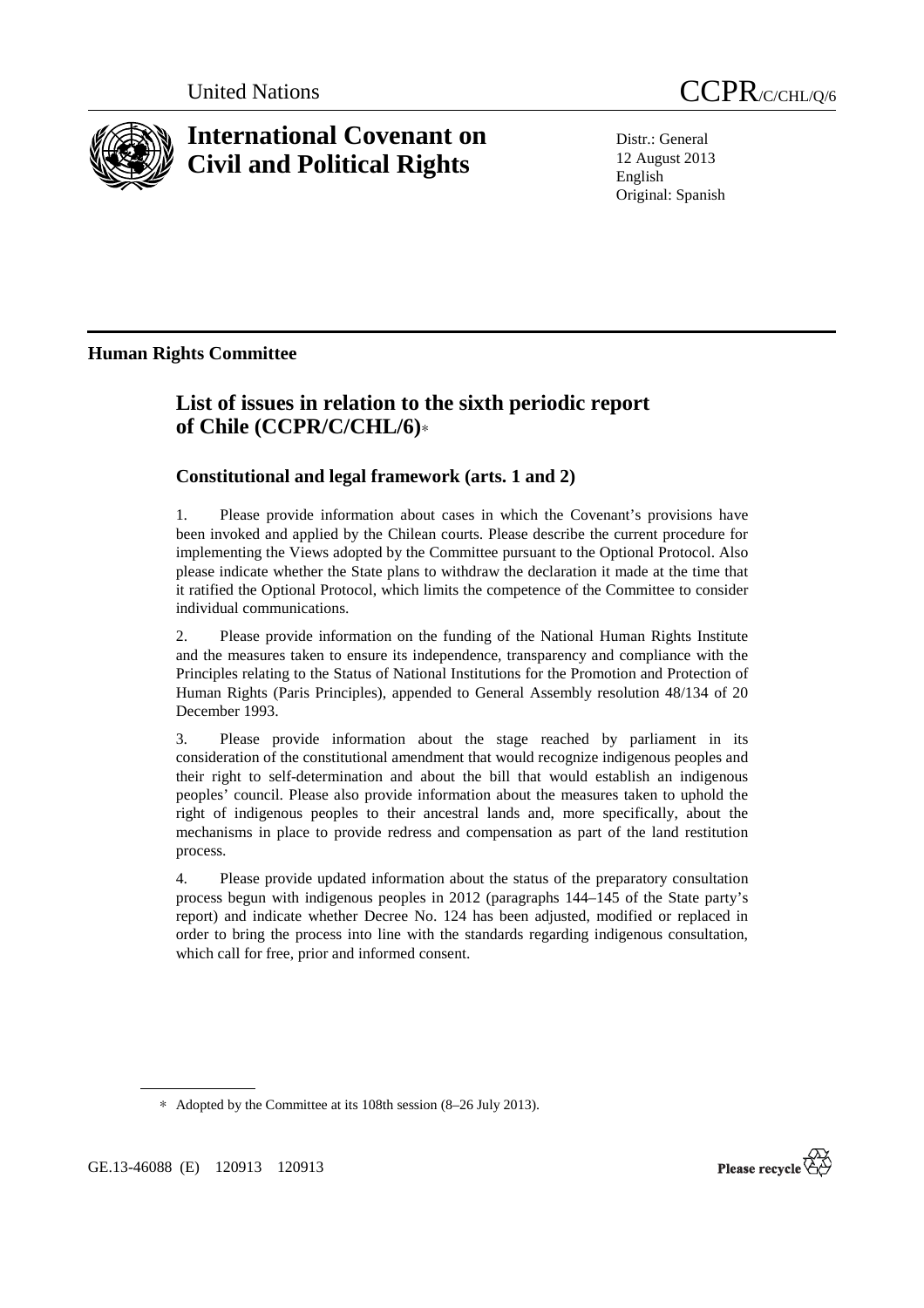#### **Non-discrimination, equal rights between men and women, and violence against women (arts. 2, 3, 7 and 26)**

5. Please describe in detail the specific protection measures and compensation mechanisms provided for in the Anti-Discrimination Act (Act No. 20.609 of 12 July 2012). In particular, please indicate whether there are any plans to shift the burden of proof to the other party in judicial proceedings involving alleged victims of discrimination and whether the Act expressly incorporates the principle of equality between women and men, identifies gender as an attribute that may give rise to discrimination and sets forth a specific definition of racial discrimination.

6. Please provide clarification regarding the contents of article 373 of the Criminal Code, which establishes penalties for individuals who "offend public morals or decency". Please also provide information on the number of arrests made, prosecutions brought, and convictions obtained under this article on the basis of a person's sexual orientation or gender identity, as well as the penalties imposed, if any.

7. Please provide updated information on the stage reached by parliament in its consideration of the bill mentioned in paragraph 27 of the State party's report, which would amend the community property regime (Bulletin No. 7567-07) so that wives would be granted the same power as their husbands to administer their joint property.

8. Please describe the measures taken to amend the relevant laws so as to effectively implement exceptions to the prohibition and criminalization of abortion in such cases as when pregnancy is the result of rape or incest and to permit therapeutic abortions in cases where the mother's life is in danger, in accordance with the Committee's previous recommendations. Please also provide data on the number of cases in the past seven years in which abortions have given rise to criminal prosecution under articles 342 et seq. of the Criminal Code, as well as the criminal sanctions imposed, if any. Please also describe the measures taken to inform women about contraception methods, to prevent unwanted pregnancies and to promote sexual and reproductive health education for young people.

9. Please provide a detailed description of the steps taken to adopt a law on violence against women that covers psychological as well as physical violence in both the public and the private spheres and that does not establish "habitual ill-treatment" as a condition for a finding that psychological violence has been committed. Please describe the steps taken to classify sexual harassment as an offence in all circumstances and not just when it occurs in the workplace or when a minor is the target. Also please specify what measures have been taken to ensure that all women, and especially indigenous women, have access to suitable and effective judicial remedies through which they can report cases of domestic violence.

10. Please provide disaggregated information on the types of work that women perform and describe their working conditions with regard to job security, access to employment contracts and other benefits. Please also provide information about the actual impact of Act No. 20.348, which establishes the principle of equal pay for men and women who perform the same work, and about the wage gap existing between men and women.

### **Right to life, prohibition of torture and other cruel, inhuman or degrading treatment, and the fight against impunity (arts. 2, 6 and 7)**

11. Please provide information on the measures that have been taken and the proposed legislation that has been drafted for the purpose of repealing Amnesty Decree-Law No. 2.191, in compliance with the Committee's previous recommendations.

12. Please provide information on: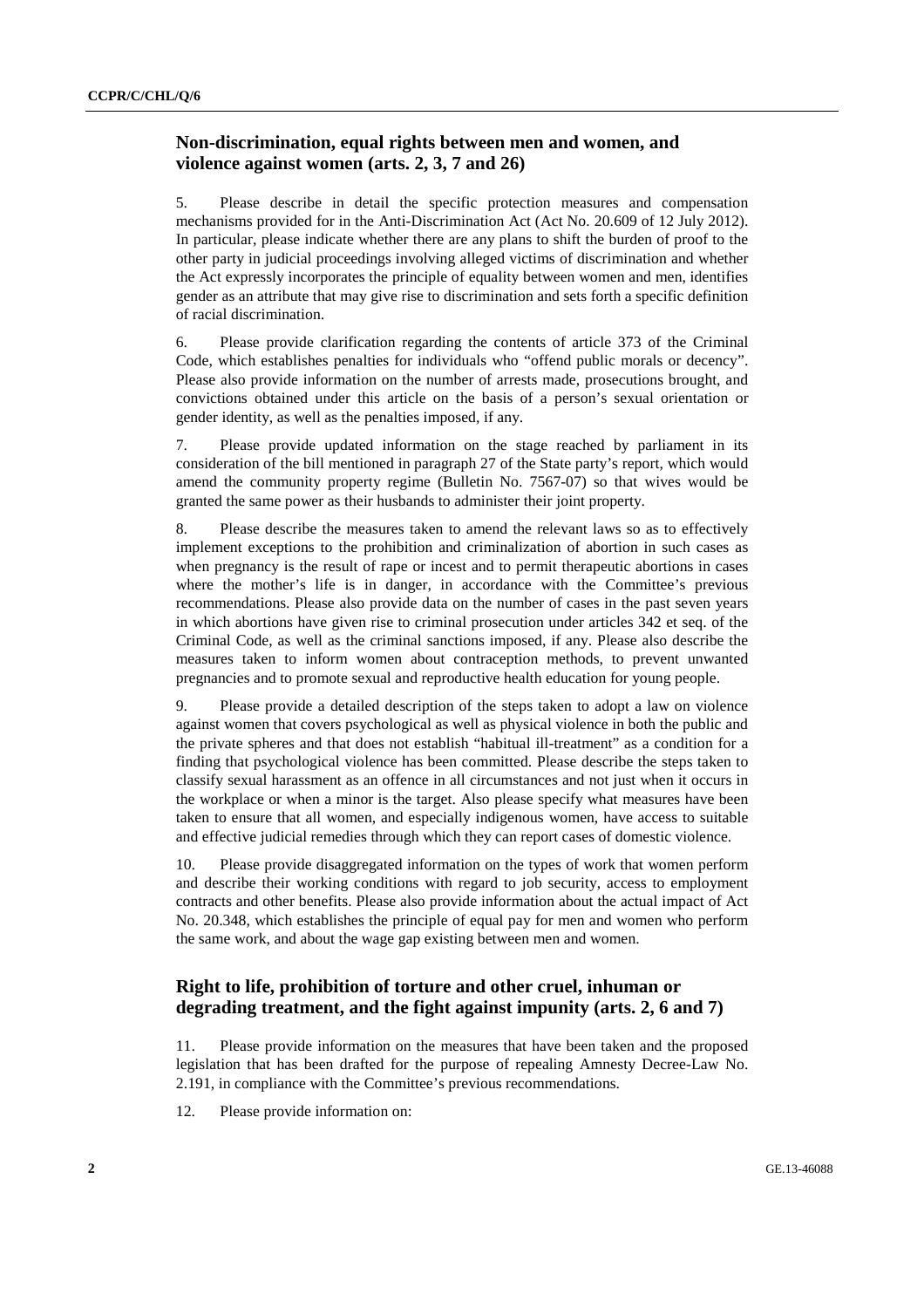(a) The steps taken to expedite the prosecution of human rights violations;

 (b) The number of State officials convicted of human rights violations and/or crimes against humanity during the period 1973–1990 who are currently serving custodial sentences, the number who have had their sentences reduced and have received prison privileges, and the number who have been given accessory penalties in the form of disqualification from public office or duties;

 (c) The change in Supreme Court case law mentioned in paragraph 3 of the second addendum to the State party's report, dated 25 August 2010, according to which a partial statute of limitations has begun to be applied to crimes against humanity; and

 (d) The fact that a statute of limitations of 10 years continues to apply to offences of torture.

13. Please provide statistics on:

 (a) Complaints received of torture or inhuman and degrading treatment inflicted by members of the Carabineros (police), the Investigative Police and the Prison Service and by correctional officers in prisons and police stations. Please indicate what measures have been taken to curb the practice and prosecute those responsible. Please also provide information about the redress provided to victims of violence inflicted by State officials in cases of assault, unlawful coercion and ill-treatment of prisoners in the prisons mentioned in paragraphs 61 and 62 of the State party's report; and

 (b) Complaints received of torture, unlawful coercion or maltreatment inflicted upon persons in the course of arrests made during protest demonstrations. Please detail, in particular, any cases involving police abuse of women, young people, children or indigenous persons. Please also provide information about the prosecution of those responsible and the penalties imposed and about measures of redress for victims.

14. Please provide information about the mechanisms established to protect Covenant rights in the private security sector and, in particular, about human rights violations and abuses committed by employees of private security companies against indigenous communities.

15. Please provide information about the national institution that conducts periodic visits to detention centres, its structure, powers, the visits it has conducted thus far, the results of those visits, the recommendations it has made and their implementation.

#### **Elimination of slavery, servitude and forced labour, and measures to protect children (arts. 8 and 24)**

16. Please provide detailed information about the implementation of Act No. 20.507 of 1 April 2011 on the smuggling of migrants and trafficking in persons and about the budget allocated for its enforcement. In particular, please specify what mechanisms are used for data collection and for victim referral and identification. Lastly, please specify what measures have been taken to prevent trafficking and to protect and assist victims.

#### **Right to liberty and security of person and the rights of persons deprived of their liberty (arts. 9 and 10)**

17. Please provide statistics on the number of cases in which the disciplinary measure known as solitary confinement, referred to in paragraph 70 of the State party's report, has been imposed in Chilean prisons in the past seven years and indicate, in particular, the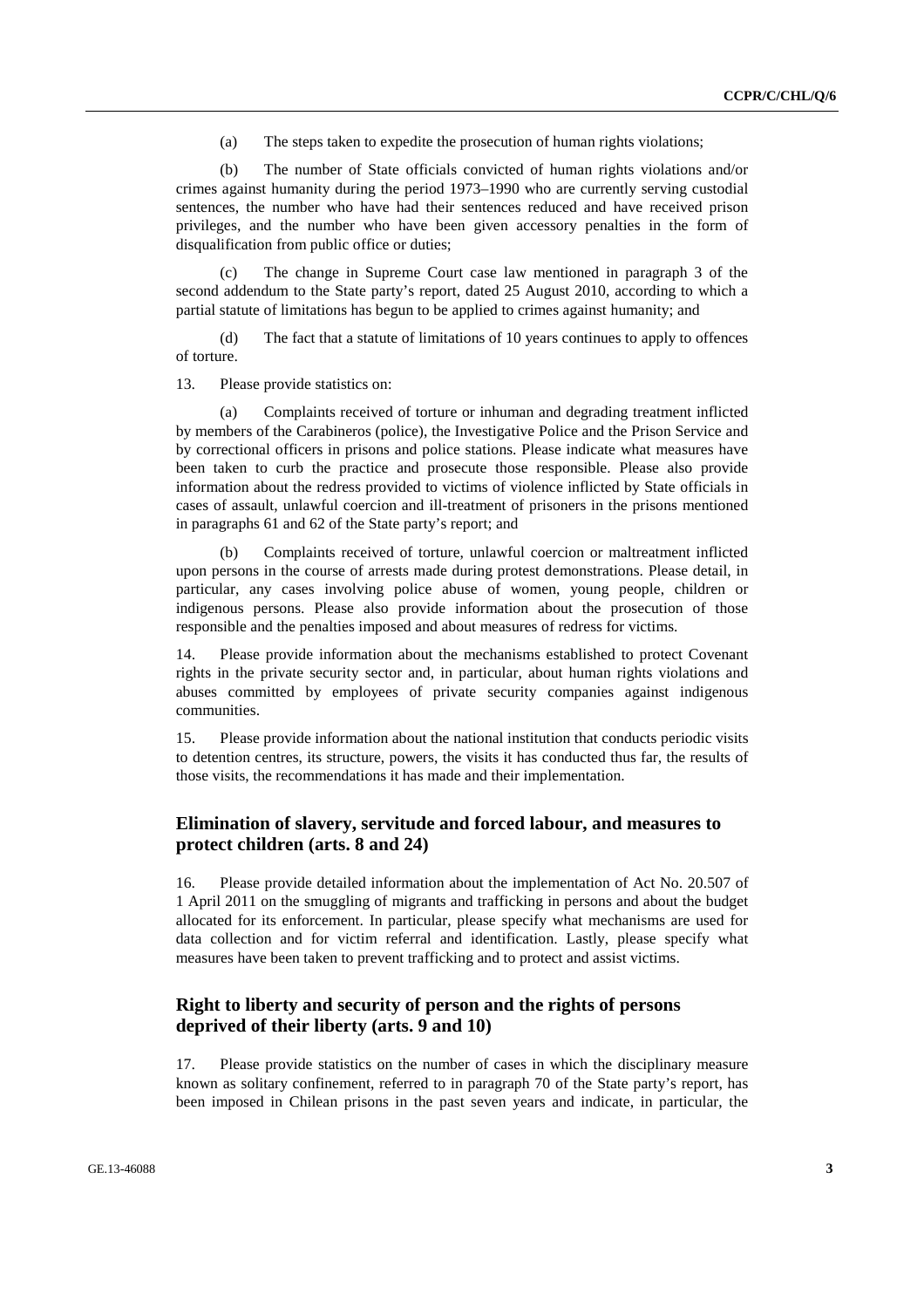duration of the confinement. Please also provide statistics on the mortality rate in Chilean detention centres in the past seven years.

18. Please indicate what measures have been taken to reduce overcrowding and improve conditions in detention centres. Please also indicate whether alternatives to detention are used (such as diversion programmes, probation, community service or suspended sentences) and, if so, how often. Please also provide updated information on the construction of four new prisons, on the stage reached by parliament in its consideration of the bill on pardons (Bulletin No. 7533-07) referred to in paragraph 70 of the State party's report, on the types of circumstances under which such pardons could be granted and on their practical and legal implications.

19. Please provide information about the legal provisions governing the procedures to be followed by the Carabineros, including those relating to the right to be assisted by a lawyer of one's own choosing and to the amount of time that may elapse between a person's arrest and that person's appearance before a judge. Please clarify the scope of the offence of disorderly conduct as set out in article 269 of the Criminal Code and provide statistics on the number of arrests made in *flagrante delicto* on the basis of that article. Please also provide statistics on the number of complaints received and the penalties imposed in cases where Carabineros have invoked article 85 of the Code of Criminal Procedure in cases of what proved to be illegal detention. Lastly, please indicate what measures have been taken to prevent people from being subjected to torture or inhuman and degrading treatment while inside official police vehicles or buses.

20. According to information before the Committee, in recent years there have been a significant number of reports of Carabineros using violence against civilians during public protests, especially during student demonstrations and protests by indigenous persons demanding restitution of their land, with some minors sustaining injuries as a result. Please comment on this information and indicate what measures have been taken to prevent, prosecute and put a stop to such cases of police violence and to punish the perpetrators. Also please indicate what disciplinary and/or criminal sanctions have been imposed on those responsible. Please also indicate what measures have been taken to ensure that the use of deterrent measures is governed by the principles of progressive escalation, necessity and proportionality.

#### **Liberty of movement (art. 12)**

21. Please provide updated information on the content of the bill on migration mentioned in paragraph 80 of the State party's report and on the stage reached by parliament in its consideration of that bill. Please provide information on the number of migrants detained for violating migration laws and on the length and conditions of their detention, as well as information on the statutory regime governing migrant holding centres and the measures taken to ensure that conditions in these centres meet international standards. Also please explain the nature of the provision in the Aliens Act which authorizes the confiscation of migrant workers' identity documents if they violate migration laws and indicate what guidelines are followed in such cases and how this measure fits in with article 12, paragraph 3, of the Covenant.

#### **Fair trial and procedural guarantees (art. 14)**

22. Please provide statistics on the number of cases in which Counter-Terrorism Act No. 18.314 has been applied to members of the Mapuche indigenous community and specify the type of offence that they were charged with and the penalty imposed. Please also